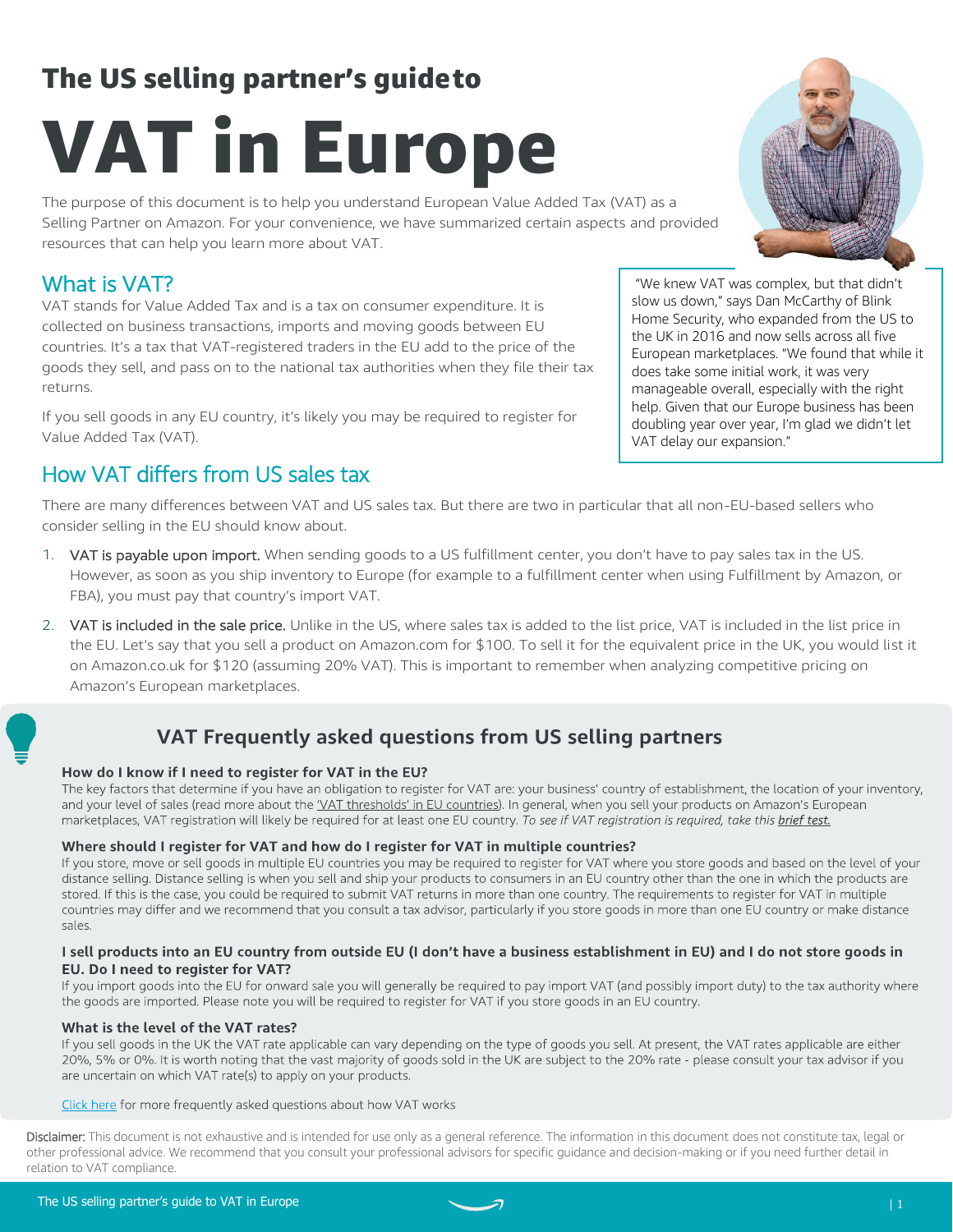# How to register for VAT

While each Amazon seller is solely responsible for being VAT compliant, Amazon can provide resources and tools for your VAT registrations and filings in EU countries.

We recommend that you get professional advice from a European tax expert. It's the responsibility of each Amazon seller to ensure they are VAT-compliant and you should seek professional advice if you are unsure of your obligations.

Here are 2 options on how to start VAT registration and get expert guidance to understand VAT obligations early on.

### Where register for VAT

If you store inventory in Europe you are required to have a registered VAT where your goods are stored. Many selling partners start their EU journey by storing goods and registering for VAT in UK and DE. Here's why:

- UK and Germany are Europe's largest opportunities for ecommerce meaning that inventory within the country is important to reach more customers with faster shipping options. Check out **[Amazon Europe's fulfillment options](https://services.amazon.co.uk/services/fulfilment-by-amazon/unified-account-and-efn.html?tag=googhydr-20&ld=ASUSAGSE2EHome_googhydr-20)** to find the one that works best for you!
- Mitigates the risk disruption with logistics due to [Brexit](https://sellercentral-europe.amazon.com/gp/help/G9KF67HWNN2FQ2NJ)
- The information required for UK and Germany VAT are simpler than other European countries

When the business grows and expands, further registrations for VAT might be needed.



- Low Cost: As a special ongoing promotion, we are providing the first year of service free\* which includes VAT registration and filings. In addition to the first year free promotion, for Year-2 you only need to pay €400 per year per country for your on-going VAT filing report submissions.
- Automated VAT Filings: You benefit from online and fully automated VAT filings integrated within Seller Central for your Amazon transactions.
- Customer Support: Your tax service provider will guide you step by step through your VAT Registration and once you begin your online VAT filing, you will receive dedicated customer support from Amazon.

#### Get started [with VAT Services on Amazon](https://services.amazon.co.uk/services/vat-services-on-amazon-partner-powered.html)

#### *[Find tips throughout the registration process and commonly requested documents.](#page-2-0)*

*[\\*Terms and conditions for free one-year free promotion](https://m.media-amazon.com/images/G/02/VISA/Provider_Powered_Tax_Services_Promotion_TCs_19_March_2020._CB1198675309_.pdf)*

Option 2: 3<sup>rd</sup> party solution providers- Given the complexity of VAT, and how different it is from US sales tax, many sellers hire a European tax expert. Many of these VAT experts provide a free first consultation to discuss your specific need. To get discounted rates from VAT experts, visit our [Solution Provider Network.](https://sellercentral.amazon.com/gspn/searchpage/Taxes?ref_=sc_gspn_hp_talst&sellFrom=US&sellIn=UK&localeSelection=en_US)



**Tip:** Some solution providers offer both tax and shipping services to help sellers expand to Europe. For example, First choice shipping provides both services with promotions specific to Amazon sellers.